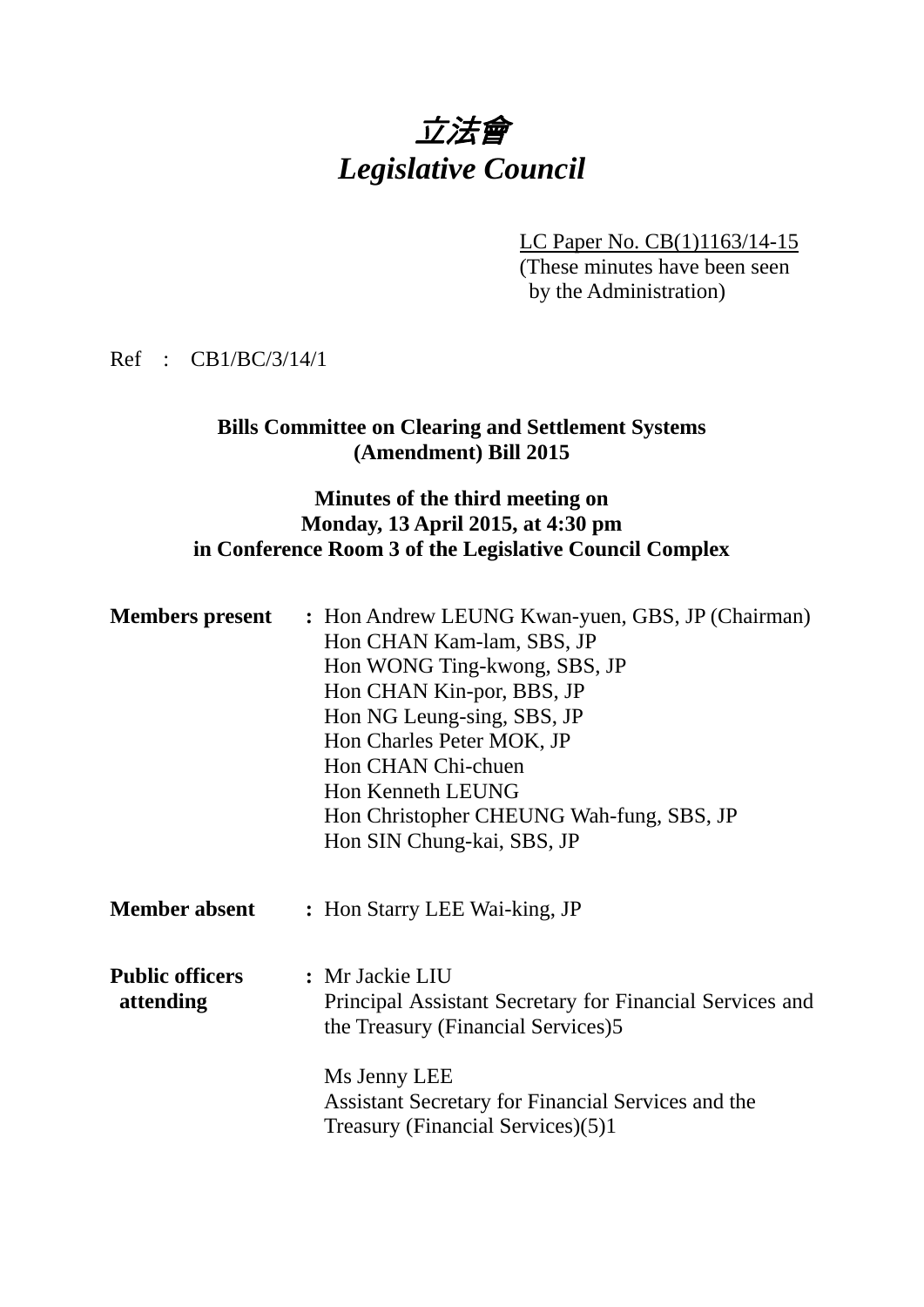Action

| <b>Action</b>                                 | $-2-$                                                                                                     |
|-----------------------------------------------|-----------------------------------------------------------------------------------------------------------|
|                                               | Mr Esmond LEE, JP<br><b>Executive Director (Financial Infrastructure)</b><br>Hong Kong Monetary Authority |
|                                               | Mr LI Shu-pui<br>Head (Financial Infrastructure Development)<br>Hong Kong Monetary Authority              |
|                                               | Mr Daniel LEONG<br>Senior Manager (Financial Infrastructure Development)<br>Hong Kong Monetary Authority  |
|                                               | Ms Yvonne TSUI<br><b>Senior Counsel</b><br>Hong Kong Monetary Authority                                   |
|                                               | Ms Lonnie NG<br>Acting Senior Assistant Law Draftsman<br>Department of Justice                            |
| <b>Clerk in attendance : Ms Connie SZETO</b>  | Chief Council Secretary (1)4                                                                              |
| <b>Staff in attendance : Mr YICK Wing-kin</b> | <b>Assistant Legal Adviser 8</b>                                                                          |
|                                               | Ms Angel SHEK<br>Senior Council Secretary (1)4                                                            |
|                                               | Miss Sharon LO<br>Senior Council Secretary (1)9                                                           |

Ms Sharon CHAN Legislative Assistant (1)4

# **I Meeting with the Administration**

Matters arising from previous meetings

(LC Paper No.  $CB(1)$ 656/14-15(09) -- List of follow-up actions arising from the discussion at the meeting on 2 March 2015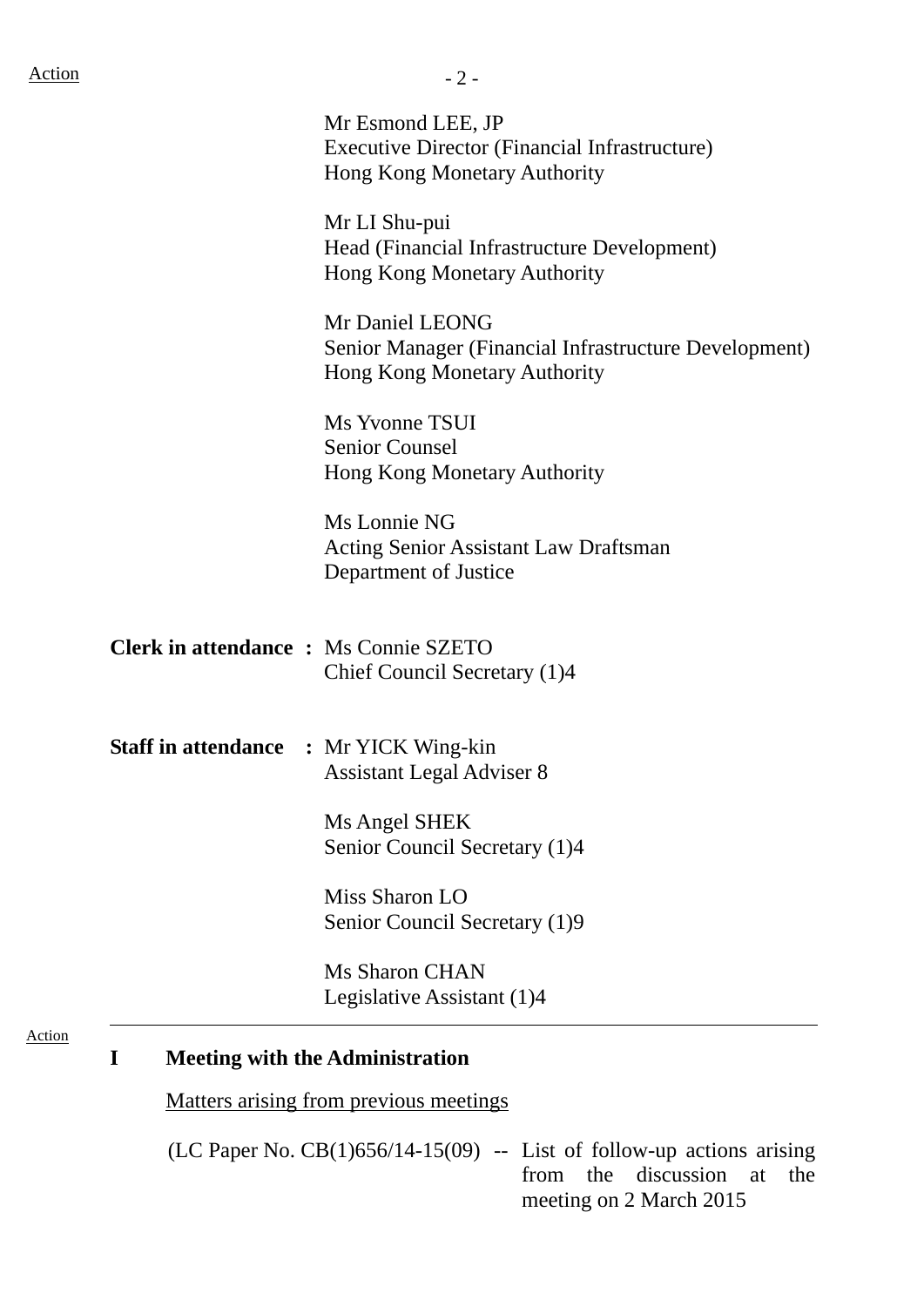| LC Paper No. $CB(1)656/14-15(10)$ -- Administration's response | to<br>issues raised at the meeting on<br>2 March 2015                                                                                                                                                                    |
|----------------------------------------------------------------|--------------------------------------------------------------------------------------------------------------------------------------------------------------------------------------------------------------------------|
|                                                                | LC Paper No. $CB(1)714/14-15(01)$ -- List of follow-up actions arising<br>from the discussion at<br>the<br>meeting on 23 March 2015                                                                                      |
| LC Paper No. $CB(1)714/14-15(02)$                              | -- Administration's response to the<br>issues arising from the meeting<br>held on 23 March 2015 and to<br>the views provided<br>by<br>organizations/individuals on the<br>Bill at the meeting or in their<br>submissions |
|                                                                | LC Paper No. $CB(1)714/14-15(03)$ -- Letter dated 23 March 2015 from<br>Legal Service Division to the<br>Administration                                                                                                  |
| LC Paper No. $CB(1)714/14-15(04)$                              | -- Administration's response<br>to<br>Legal Service Division's letter<br>dated 23 March 2015)                                                                                                                            |
| Clause-by-clause examination of the Bill                       |                                                                                                                                                                                                                          |
| (LC Paper No. CB(3)390/14-15                                   | -- The Bill                                                                                                                                                                                                              |
| (isused on 6 March 2015)                                       | LC Paper No. $CB(1)615/14-15(01)$ -- Marked-up copy of the Bill<br>prepared by the Legal Service<br>Division (Restricted to members<br>only)                                                                             |
| File Ref: $B\&M/2/1/20C$                                       | -- Legislative Council Brief                                                                                                                                                                                             |
| LC Paper No. $LS36/14-15$                                      | -- Legal Service Division Report                                                                                                                                                                                         |
|                                                                | LC Paper No. $CB(1)590/14-15(01)$ -- Background brief on Clearing and<br>Settlement Systems (Amendment)<br>Bill 2015 prepared by the<br>Legislative Council Secretariat)                                                 |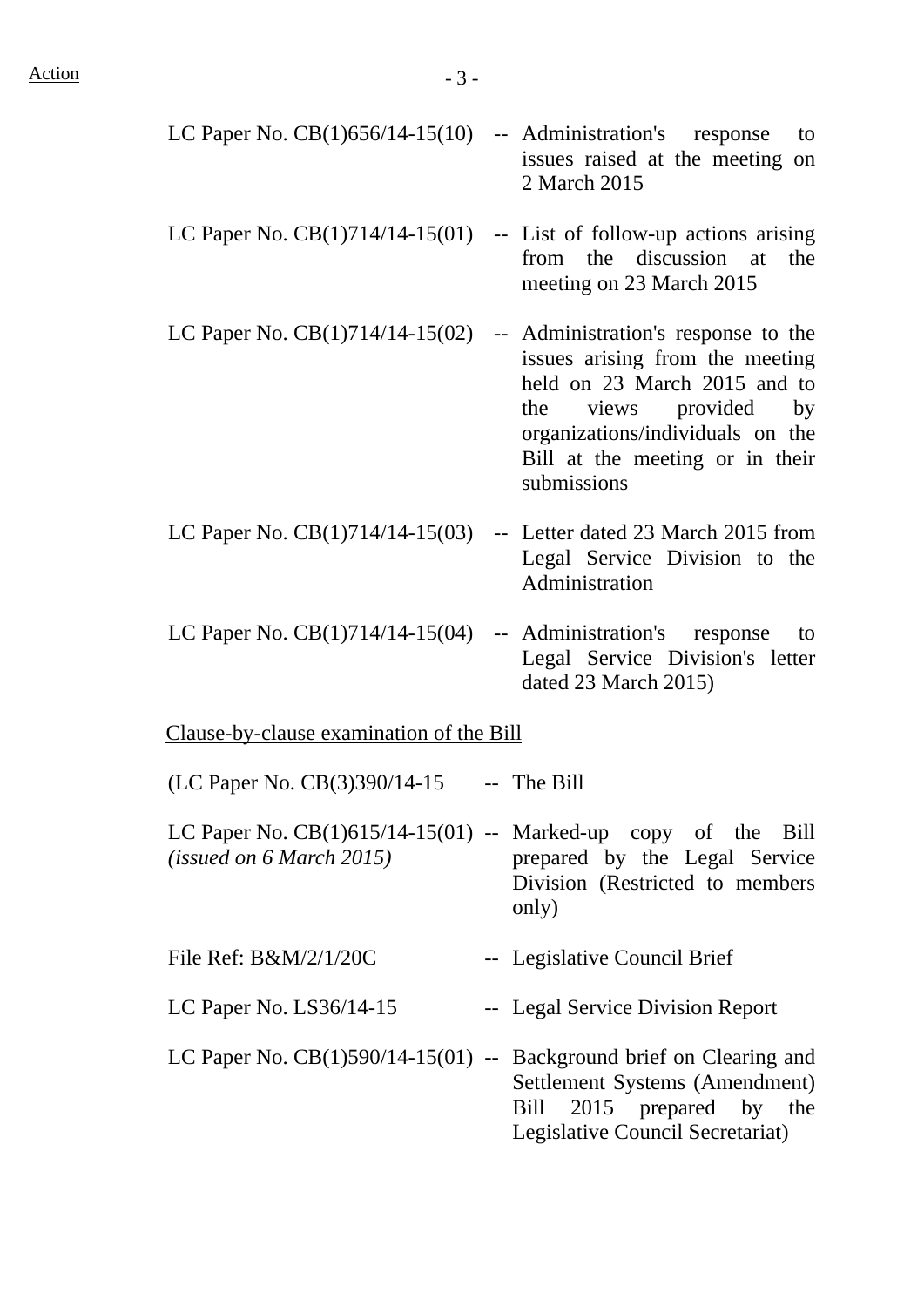### Discussion

 The Bills Committee deliberated (Index of proceedings attached at **Appendix**).

## Clause-by-clause examination of the Bill

2. The Bills Committee completed scrutiny of the long title and clauses 1 to 13 of the Bill.

### Follow-up actions to be taken by the Administration

### *Transfer of personal data to place outside Hong Kong*

- 3. The Administration was requested to:
	- (a) address a member's concern about safeguards under the Bill to prevent transfer of personal data to places outside Hong Kong by operators of stored value facilities and retail payment systems ("RPS") before section 33 on "Prohibition against transfer of personal data to place outside Hong Kong except in specified circumstances" of the Personal Data (Privacy) Ordinance (Cap. 486) ("PDPO") could come into operation; and
	- (b) relay the concern to the Constitutional and Mainland Affairs Bureau about the timing to bring section 33 of PDPO into operation.

*Amendments to sections 2 and 6 of the Clearing and Settlement Systems Ordinance (Cap. 584) ("CSSO") (under clauses 5 and 12)*

*Definition of retail payment system* 

4. In the light of comment of the Legal Adviser to the Bills Committee, the Administration was requested to consider amending the proposed definition of "retail payment system" in section 2 of CSSO to clarify that the "retail activities" included retail activities taking place in and outside Hong Kong.

*Offences and penalties in respect of obligation to inform Monetary Authority ("MA") of name and address, etc.* 

5. The proposed new section 6(3) and (4) of CSSO provided for penalties on conviction on indictment for breaching the obligation to inform MA of the name and address, etc. of a payment system operator, whereas penalties were provided for conviction on indictment and summary conviction in respect of some other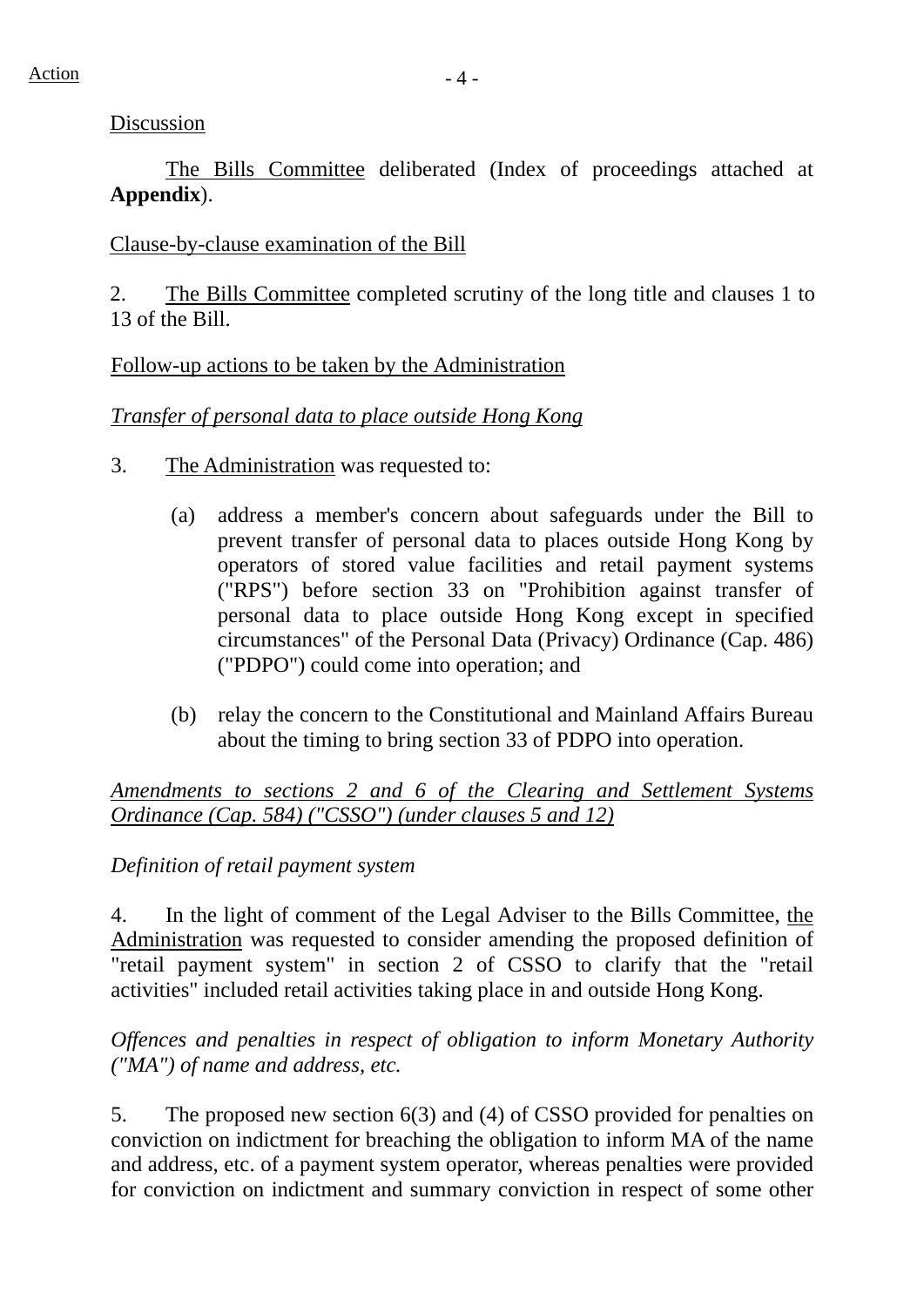offences under the Bill (e.g. contravention of restriction on activities carried out through designated RPS under the proposed new section 6A, and contravention of a condition attached to a consent given by MA for designated RPS under the proposed new section 6B). In the light of comment of Legal Adviser to the Bills Committee, the Administration was requested to consider whether penalties on summary conviction should be provided under the new section 6(3) and (4).

(*Post-meeting note*: The Administration's written response was issued to members vide LC Paper No. CB(1)784/14-15(03) on 27 April 2015.)

# **II Any other business**

Date of next meeting

6. The Chairman reminded members that the next two meetings would be held on 28 April 2015, at 8:30 am and 12 May 2015, at 10:45 am respectively.

7. There being no other business, the meeting ended at 6:21 pm.

Council Business Division 1 Legislative Council Secretariat 31 July 2015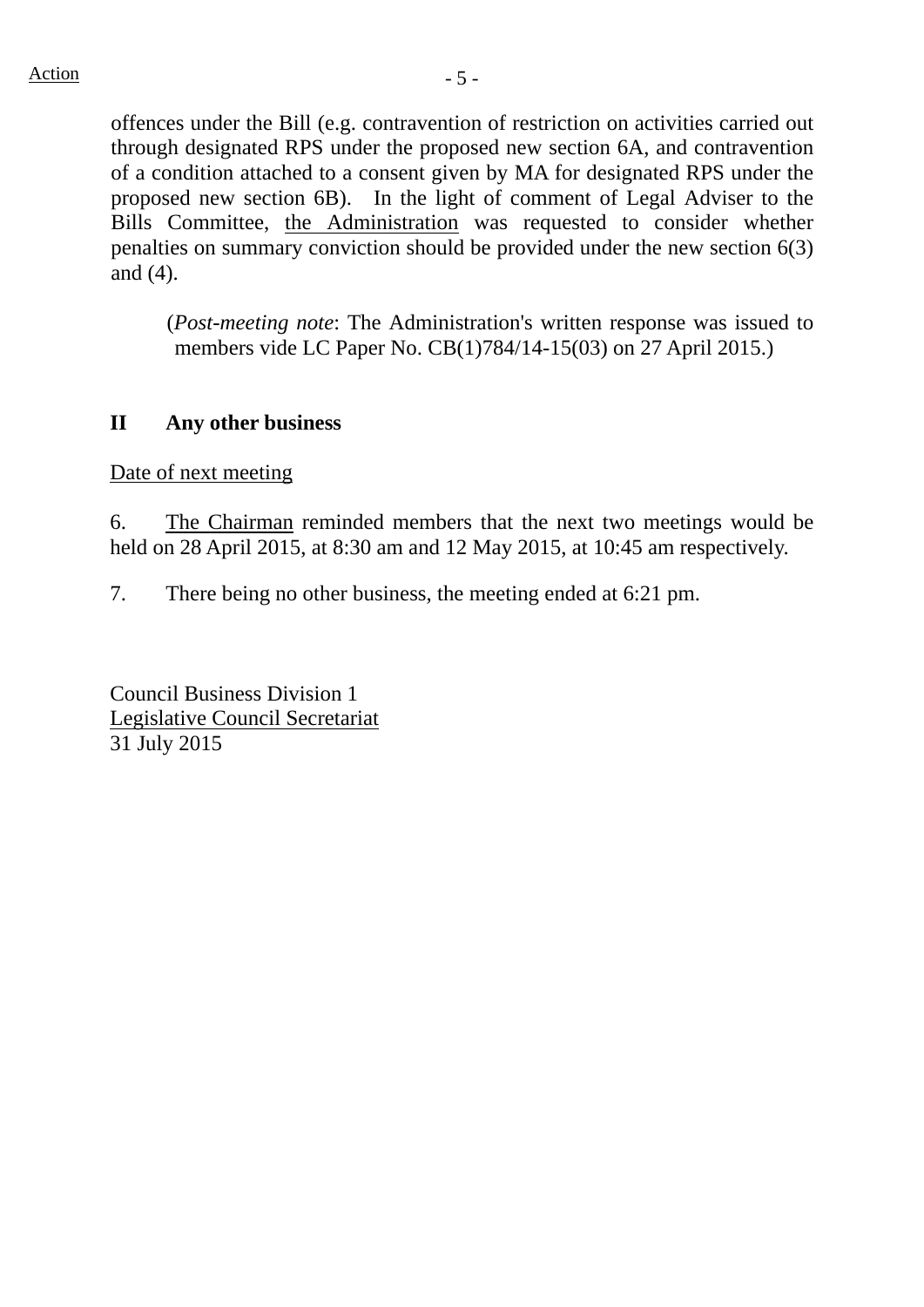# **Proceedings of the Bills Committee on Clearing and Settlement Systems (Amendment) Bill 2015 Third meeting on Monday, 13 April 2015, at 4:30 pm in Conference Room 3 of the Legislative Council Complex**

| <b>Time</b><br><b>Marker</b> | <b>Speaker</b>                                 | Subject(s)                                                                                                                                                                                                                                                                                                                                                                                                                                                                                                                                                                                               | <b>Action</b><br><b>Required</b> |
|------------------------------|------------------------------------------------|----------------------------------------------------------------------------------------------------------------------------------------------------------------------------------------------------------------------------------------------------------------------------------------------------------------------------------------------------------------------------------------------------------------------------------------------------------------------------------------------------------------------------------------------------------------------------------------------------------|----------------------------------|
| 000140<br>000325             | Chairman                                       | Introductory remarks                                                                                                                                                                                                                                                                                                                                                                                                                                                                                                                                                                                     |                                  |
| 000326<br>001617             | Chairman<br>Administration                     | Briefing by the Administration on its response to<br>the issues arising from the meeting held on<br>23 March 2015 and the views provided by<br>organizations/individuals on the Bill<br>(LC Paper No. CB(1)714/14-15(02))                                                                                                                                                                                                                                                                                                                                                                                |                                  |
| 001618<br>$\equiv$<br>002029 | Chairman<br>Mr CHAN Kam-lam<br>Administration  | Mr CHAN sought the Administration's response<br>to the concern of the Octopus Cards Limited<br>("OCL") that it would be the target of the<br>proposed regulatory regime for stored value<br>facilities ("SVF").<br>The Administration advised that –<br>(a) the proposed regulatory regime would apply<br>to all SVF issued in Hong Kong in a fair and<br>equal manner, and would not target OCL<br>only; and<br>OCL was<br>subject<br>(b) currently,<br>to<br>the<br>"multi-purpose card" regulatory regime under<br>the Banking Ordinance (Cap. 155) ("BO").<br>Given OCL's current business model and |                                  |
|                              |                                                | scale of operation and the total users' float<br>with Octopus cards, OCL would likely be<br>captured by the proposed regulatory regime in<br>future. There were provisions in the Bill to<br>allow pre-existing SVF issuers to transit to<br>the new regulatory regime.                                                                                                                                                                                                                                                                                                                                  |                                  |
| 002030<br>$\equiv$<br>002429 | Chairman<br>Mr NG Leung-sing<br>Administration | Mr NG enquired about the organizational<br>structure, powers and functions of the newly<br>established<br>Steering<br>Group<br>Financial<br>on<br>Technologies ("Fintech"), and considered that the<br>Steering Group should collaborate with the<br>relevant industries and regulators in the Mainland<br>for taking forward Fintech development (e.g.<br>internet financing) in Hong Kong.                                                                                                                                                                                                             |                                  |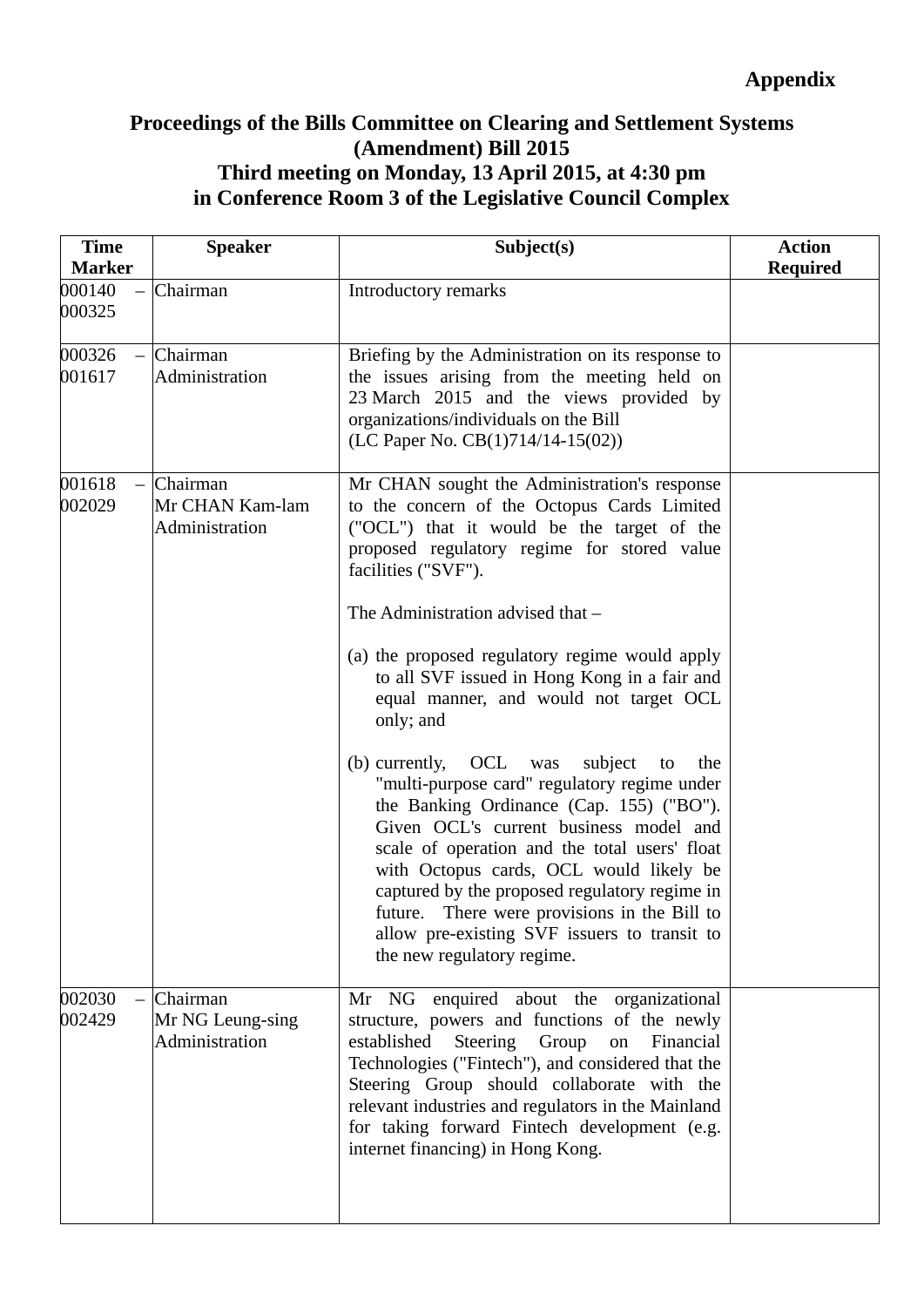| <b>Time</b>      | <b>Speaker</b>                                 | Subject(s)                                                                                                                                                                                                                                                                                                                                                                                                                                                                                                                                                                                                                                                                                                           | <b>Action</b>   |
|------------------|------------------------------------------------|----------------------------------------------------------------------------------------------------------------------------------------------------------------------------------------------------------------------------------------------------------------------------------------------------------------------------------------------------------------------------------------------------------------------------------------------------------------------------------------------------------------------------------------------------------------------------------------------------------------------------------------------------------------------------------------------------------------------|-----------------|
| <b>Marker</b>    |                                                |                                                                                                                                                                                                                                                                                                                                                                                                                                                                                                                                                                                                                                                                                                                      | <b>Required</b> |
|                  |                                                | The Administration advised that -<br>(a) the Steering Group was chaired by the<br>Secretary for Financial Services and the<br>Treasury,<br>comprised<br>and<br>non-official<br>members drawn from the industries and<br>research and development institutions, as well<br>Government<br>relevant<br>officials<br>and<br><b>as</b><br>representatives from the financial regulators;<br>(b) the Steering Group was tasked to advise the<br>Financial Secretary on economic and business<br>opportunities provided by the development of<br>Fintech for Hong Kong, and the potential and<br>measures of developing Hong Kong into a<br>Fintech hub. The Steering Group would<br>announce the progress of its work when |                 |
|                  |                                                | appropriate; and<br>(c) the Administration agreed to relay Mr NG's<br>views regarding the need and advantages to<br>collaborate<br>with<br>the<br>Mainland<br>and<br>neighbouring areas to achieve synergies in<br>Fintech development to the Steering Group.                                                                                                                                                                                                                                                                                                                                                                                                                                                        |                 |
| 002430<br>002847 | Chairman<br>Mr SIN Chung-kai<br>Administration | Mr SIN reiterated his views that, in order to<br>ensure compliance of SVF issuers and RPS<br>operators with the requirements of the proposed<br>regulatory regime, the law should require banks<br>to restrict the transfer of clients' money to<br>accounts of unlicensed SVF (including SVF<br>operating overseas and not targeting the Hong<br>Kong public) or those of RPS operators which<br>breached<br>relevant<br>had<br>the<br>regulatory<br>requirements.                                                                                                                                                                                                                                                  |                 |
|                  |                                                | The Administration advised that -<br>(a) the proposed regulatory regime sought to<br>regulate SVF issued and RPS operating in<br>Hong Kong, and would not have jurisdiction<br>over SVF issued outside Hong Kong;<br>(b) the supervisory powers of the Hong Kong                                                                                                                                                                                                                                                                                                                                                                                                                                                     |                 |
|                  |                                                | Monetary Authority ("HKMA") under BO<br>and provided in the Bill could cover the<br>activities of licensed banks and SVF issued<br>and RPS operating in Hong Kong if HKMA<br>considered such activities posed threat to the<br>monetary/financial<br>stability.<br>However,                                                                                                                                                                                                                                                                                                                                                                                                                                          |                 |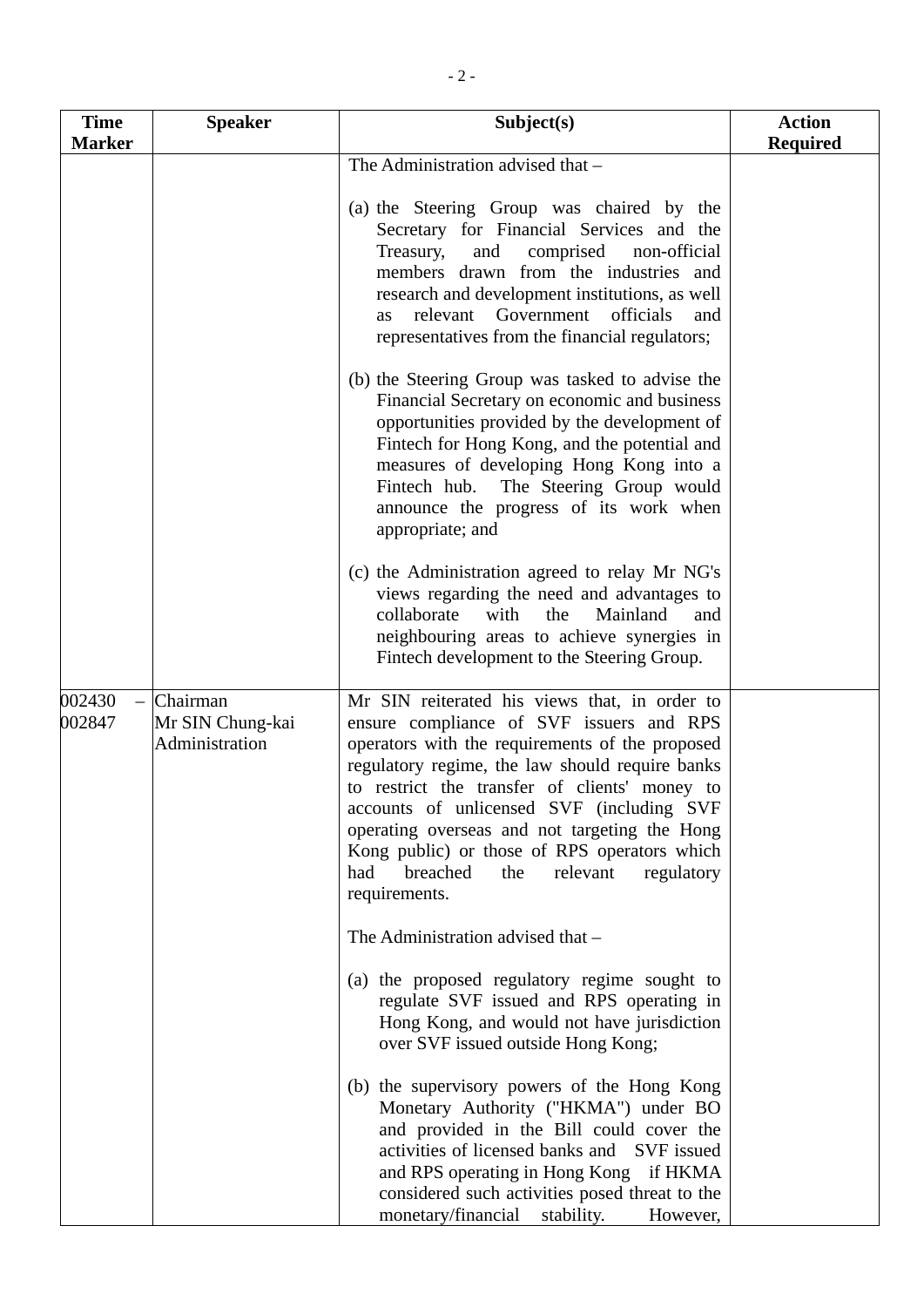| <b>Time</b><br><b>Marker</b> | <b>Speaker</b>                                     | Subject(s)                                                                                                                                                                                                                                                                                                                                                                                                                                                                               | <b>Action</b><br><b>Required</b>                                            |
|------------------------------|----------------------------------------------------|------------------------------------------------------------------------------------------------------------------------------------------------------------------------------------------------------------------------------------------------------------------------------------------------------------------------------------------------------------------------------------------------------------------------------------------------------------------------------------------|-----------------------------------------------------------------------------|
|                              |                                                    | HKMA did not have the powers to restrict the<br>operations of SVF issued outside Hong<br>Kong; and                                                                                                                                                                                                                                                                                                                                                                                       |                                                                             |
|                              |                                                    | (c) HKMA would educate the public about the<br>scope of the proposed regulatory regime, and<br>alert them to the risks of using SVF issued<br>outside Hong Kong.                                                                                                                                                                                                                                                                                                                         |                                                                             |
| 002848<br>003252             | Chairman<br>Mr Kenneth LEUNG<br>Administration     | Mr LEUNG's enquiry about safeguards under the<br>Bill to prevent transfer of personal data by SVF<br>and RPS operators to places outside Hong Kong<br>before section 33 on "Prohibition against transfer<br>of personal data to place outside Hong Kong<br>except in specified circumstances" of the<br>Personal Data (Privacy) Ordinance (Cap. 486)<br>("PDPO") could come into operation, and his<br>view that the Government should bring section 33<br>of PDPO into operation early. |                                                                             |
|                              |                                                    | The Administration advised that -                                                                                                                                                                                                                                                                                                                                                                                                                                                        |                                                                             |
|                              |                                                    | (a) SVF and RPS operators had to observe other<br>applicable statutory requirements including<br>those in PDPO;                                                                                                                                                                                                                                                                                                                                                                          |                                                                             |
|                              |                                                    | (b) there were provisions in Schedule 3 to the<br>Bill and other parts of the Bill to require SVF<br>and RPS operators to ensure their operations,<br>including the handling of personal data, were<br>conducted in a prudent and safe manner that<br>would not adversely affect the interests of<br>users; and                                                                                                                                                                          |                                                                             |
|                              |                                                    | (c) the Administration would relay Mr LEUNG's<br>concern to the Constitutional and Mainland<br>Affairs Bureau about the timing to bring<br>section 33 of PDPO into operation.                                                                                                                                                                                                                                                                                                            | The<br>Administration<br>to take action as<br>paragraph 3 of<br>the minutes |
| 003253<br>003856             | Chairman<br>Mr Charles Peter MOK<br>Administration | Mr MOK reiterated his concerns about -<br>(a) the liability provision in the proposed section<br>8C(3) (Clause 17 of the Bill) which seemed to<br>target Internet service providers ("ISP"), and<br>possible liabilities on ISP in respect of<br>publication of advertisement relating to SVF<br>under the proposed section 8ZZZJ; and                                                                                                                                                   |                                                                             |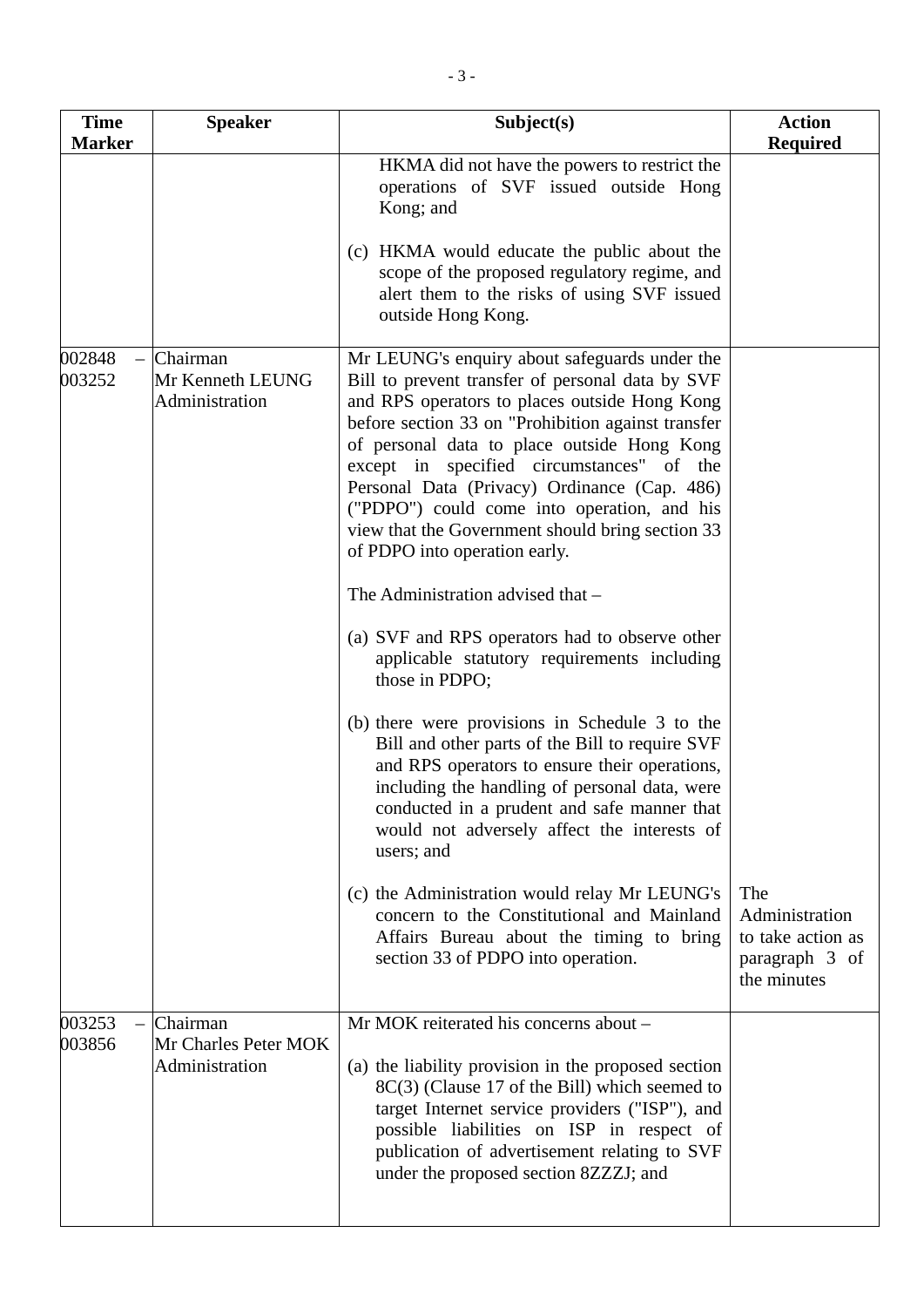| <b>Time</b><br><b>Marker</b> | <b>Speaker</b>             | Subject(s)                                                                                                                                                                                                                                                                                                                                                                                                                                                                                                                                                                            | <b>Action</b><br><b>Required</b> |
|------------------------------|----------------------------|---------------------------------------------------------------------------------------------------------------------------------------------------------------------------------------------------------------------------------------------------------------------------------------------------------------------------------------------------------------------------------------------------------------------------------------------------------------------------------------------------------------------------------------------------------------------------------------|----------------------------------|
|                              |                            | (b) the different approaches used for treating<br>liabilities on ISP under various regulatory<br>regimes (e.g. the regulatory regimes in respect<br>of SVF and RSP, copyright, and human<br>reproductive<br>technology), which<br>might<br>confuse ISP and lead to difficulties in<br>compliance.                                                                                                                                                                                                                                                                                     |                                  |
|                              |                            | The Administration advised that -<br>offence<br>provisions<br>under<br>$(a)$ the<br>various                                                                                                                                                                                                                                                                                                                                                                                                                                                                                           |                                  |
|                              |                            | regulatory regimes had taken into account the<br>specific objectives and contexts concerned;                                                                                                                                                                                                                                                                                                                                                                                                                                                                                          |                                  |
|                              |                            | (b) the proposed section $8C(3)$ was meant to<br>stipulate explicitly the parties to be liable for<br>the offence to prohibit "facilitation of issue of<br>SVF" without a licence. There would be no<br>difference in the liabilities on ISP or other<br>persons in contravening the requirement<br>under the provision. The provision did not<br>impose a duty on the part of any person<br>(including ISP) to verify the contents and<br>accuracy of the promotional or advertisement<br>materials provided by an SVF issuer; and<br>(c) the Administration was studying comparable |                                  |
|                              |                            | provisions in other local regulatory contexts<br>in relation to exposures to ISP.                                                                                                                                                                                                                                                                                                                                                                                                                                                                                                     |                                  |
| 003857<br>$\equiv$<br>004226 | Chairman<br>Administration | The Chairman enquired whether the proposed<br>regulatory regime would cover SVF issued<br>outside Hong Kong (e.g. Oyster card used for the<br>public transport system in London) which could<br>be purchased and added value via online<br>platforms, and whether there would be restriction<br>on transfer of money from users' bank accounts in<br>Hong Kong to accounts of SVF operators outside<br>Hong Kong.                                                                                                                                                                     |                                  |
|                              |                            | The Administration advised that -                                                                                                                                                                                                                                                                                                                                                                                                                                                                                                                                                     |                                  |
|                              |                            | (a) the proposed regulatory regime for SVF<br>would not govern Oyster card and other travel<br>smartcards issued outside Hong Kong, as<br>devices were<br>these<br>likely<br>payment<br>single-purpose SVF, and not issued/used in<br>Hong Kong; and                                                                                                                                                                                                                                                                                                                                  |                                  |
|                              |                            |                                                                                                                                                                                                                                                                                                                                                                                                                                                                                                                                                                                       |                                  |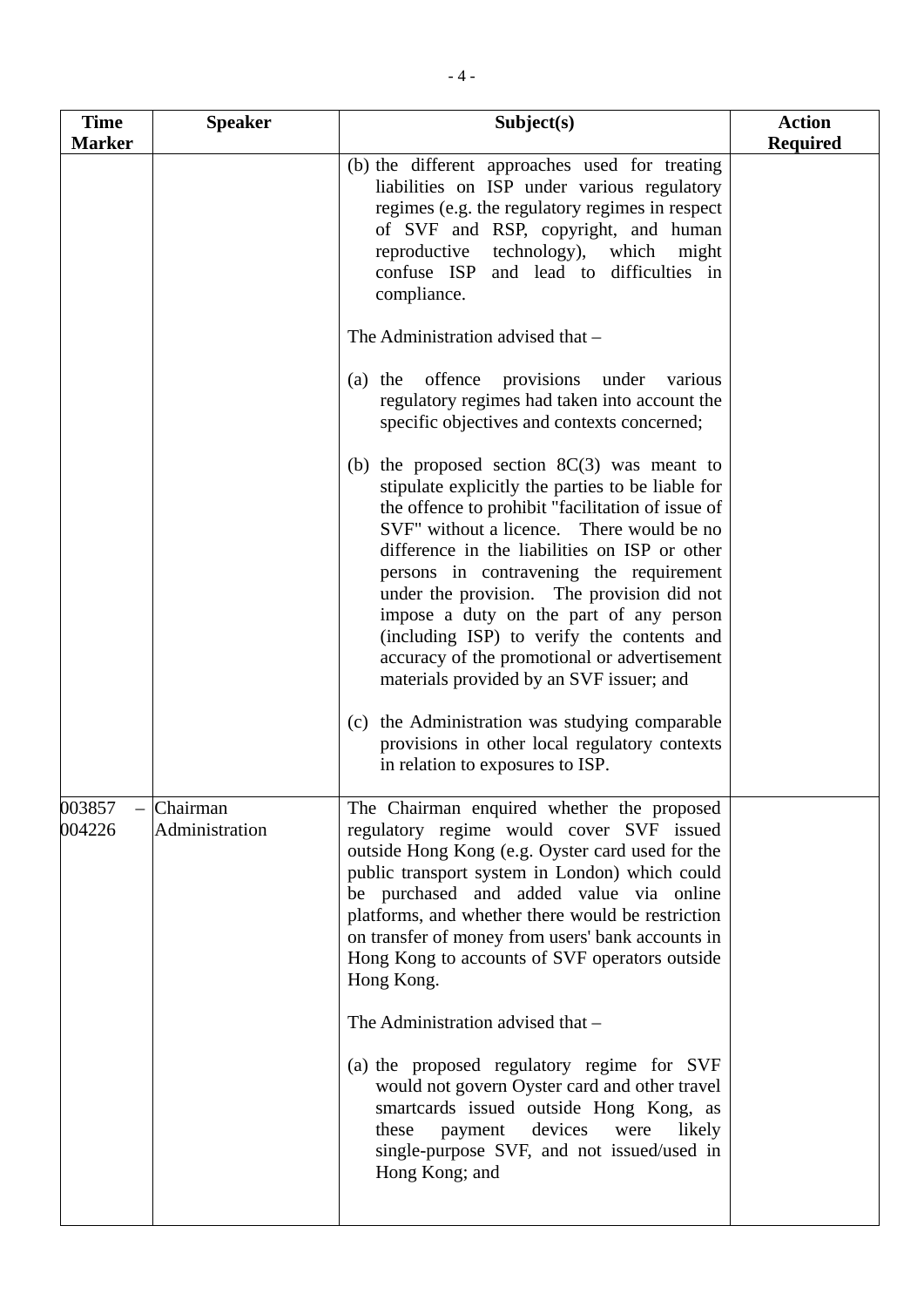| <b>Time</b><br><b>Marker</b> | <b>Speaker</b>                                                      | Subject(s)                                                                                                                                                                                                                                                                                                                                                                                                                                             | <b>Action</b><br><b>Required</b>                                            |
|------------------------------|---------------------------------------------------------------------|--------------------------------------------------------------------------------------------------------------------------------------------------------------------------------------------------------------------------------------------------------------------------------------------------------------------------------------------------------------------------------------------------------------------------------------------------------|-----------------------------------------------------------------------------|
|                              |                                                                     | (b) whether an SVF would be subject to the<br>proposed regulatory regime, and whether<br>restriction should be imposed on transfer of<br>money to an SVF account, would be<br>considered according to the relevant<br>circumstances.                                                                                                                                                                                                                   |                                                                             |
|                              | Clause-by-clause examination of the Bill                            |                                                                                                                                                                                                                                                                                                                                                                                                                                                        |                                                                             |
| 004227<br>004653             | Administration<br>Chairman                                          | Part 1                                                                                                                                                                                                                                                                                                                                                                                                                                                 |                                                                             |
|                              |                                                                     | <b>Preliminary</b>                                                                                                                                                                                                                                                                                                                                                                                                                                     |                                                                             |
|                              |                                                                     | Clause 1 – Short title and commencement                                                                                                                                                                                                                                                                                                                                                                                                                |                                                                             |
|                              |                                                                     | Clause 2 – Enactments amended                                                                                                                                                                                                                                                                                                                                                                                                                          |                                                                             |
|                              |                                                                     | Part 2                                                                                                                                                                                                                                                                                                                                                                                                                                                 |                                                                             |
|                              |                                                                     | Amendments to Clearing and Settlement<br><b>Systems Ordinance</b>                                                                                                                                                                                                                                                                                                                                                                                      |                                                                             |
|                              |                                                                     | Clause $3 - Long$ title amended                                                                                                                                                                                                                                                                                                                                                                                                                        |                                                                             |
|                              |                                                                     | Clause $4$ – Section 1 amended (short title)                                                                                                                                                                                                                                                                                                                                                                                                           |                                                                             |
| 004654<br>005214             | Chairman<br>Assistant<br>Legal<br>Adviser ("ALA")<br>Administration | Clause $5 - Section 2$ amended (interpretation)<br>definition of "retail payment system"                                                                                                                                                                                                                                                                                                                                                               |                                                                             |
|                              |                                                                     | In reply to ALA's enquiry, the Administration<br>clarified that "retail activities" in the proposed<br>definition of "retail payment system" were not<br>confined to retail activities taking place in Hong<br>Kong, as the relevant system might involve<br>cross-border<br>retail<br>payment<br>transactions.<br>(paragraph (b) of LC Paper $CB(1)714/14-15(03)$<br>paragraph<br>LC<br>and<br>5 <sup>5</sup><br>of<br>Paper<br>$CB(1)714/14-15(04))$ |                                                                             |
|                              |                                                                     | In the light of comments by ALA and the<br>Chairman, the Administration agreed to consider<br>amending the proposed definition of "retail<br>payment system" to clarify that the "retail<br>activities" included retail activities taking place in<br>and outside Hong Kong.                                                                                                                                                                           | The<br>Administration<br>to take action as<br>paragraph 4 of<br>the minutes |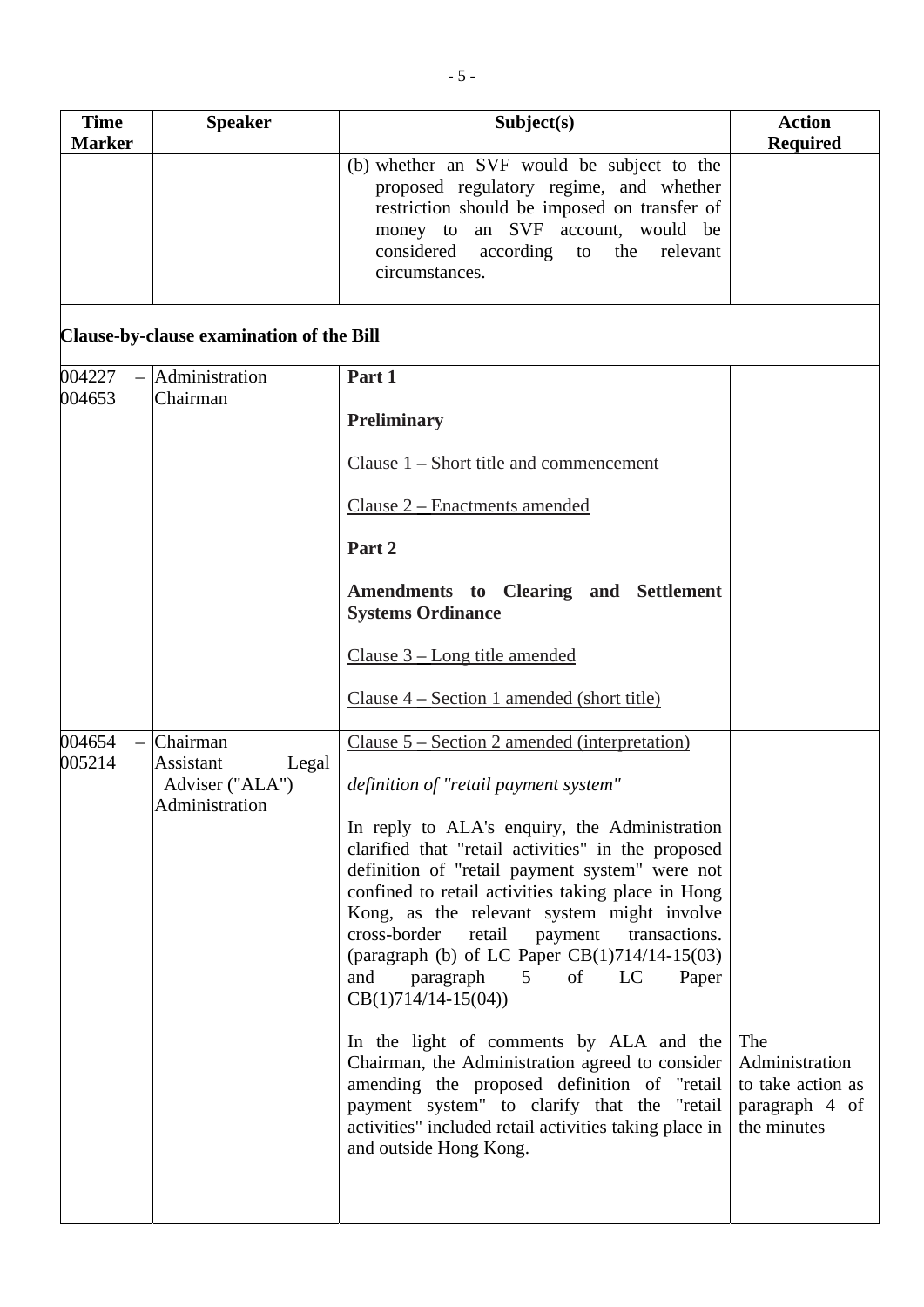| <b>Time</b><br><b>Marker</b> | <b>Speaker</b>                                 | Subject(s)                                                                                                                                                                                                                                                                                                                                                                                                                                                                                                                                                                                                                                                                                                                                                                                                                                                                                                                                                                                                                                                                                                                                                                                                                                                                                         | <b>Action</b><br><b>Required</b> |
|------------------------------|------------------------------------------------|----------------------------------------------------------------------------------------------------------------------------------------------------------------------------------------------------------------------------------------------------------------------------------------------------------------------------------------------------------------------------------------------------------------------------------------------------------------------------------------------------------------------------------------------------------------------------------------------------------------------------------------------------------------------------------------------------------------------------------------------------------------------------------------------------------------------------------------------------------------------------------------------------------------------------------------------------------------------------------------------------------------------------------------------------------------------------------------------------------------------------------------------------------------------------------------------------------------------------------------------------------------------------------------------------|----------------------------------|
| 005215<br>005538             | Chairman<br>Administration<br>ALA              | Clause $5 - Section 2$ amended (interpretation)<br>definition of "system operator"<br>ALA sought the reasons for not including a<br>person who was responsible for the operation of<br>any other related functions in the proposed<br>definition of "system operator" in relation to a<br>clearing and settlement system.<br>(paragraph (a)<br>of<br>$_{\rm LC}$<br>Paper<br>No.<br>$CB(1)714/14-15(03))$                                                                                                                                                                                                                                                                                                                                                                                                                                                                                                                                                                                                                                                                                                                                                                                                                                                                                          |                                  |
|                              |                                                | The Administration's response as set out in<br>paragraphs 2 to 4 of LC Paper No.<br>$CB(1)714/14-15(04)$                                                                                                                                                                                                                                                                                                                                                                                                                                                                                                                                                                                                                                                                                                                                                                                                                                                                                                                                                                                                                                                                                                                                                                                           |                                  |
| 005539<br>010444             | Chairman<br>Mr NG Leung-sing<br>Administration | Mr NG conveyed concerns from The Hong Kong<br>Association of Banks ("HKAB") that, as banks in<br>Hong Kong were already licensed and regulated<br>under BO, and were deemed licensees in respect<br>of SVF; it would be undesirable and unnecessary<br>to subject banks to requirements of the proposed<br>regulatory regime.<br>(paragraph A of HKAB's submission (LC Paper)<br>No. $CB(1)713/14-15(01)$<br>The Administration advised that -<br>(a) as licensed banks were subject to regulatory<br>requirements and on-going supervision by<br>HKMA on a consolidated basis under BO,<br>they would be deemed to be licensed to issue<br>SVF as a line of business;<br>(b) licensed banks would still be required to<br>comply with the relevant requirements under<br>the proposed regulatory regime if they<br>decided to continue with or embark on SVF<br>business.<br>This would ensure regulatory<br>consistency for all SVF issuers, and a level<br>playing field between SVF issuers of banks<br>and non-banks. Nevertheless, a number of<br>regulatory provisions of the Bill would not be<br>applicable to SVF issuers of banks if related<br>requirements were already in place under BO;<br>and<br>(c) the Administration would provide a written<br>response to HKAB's submission. |                                  |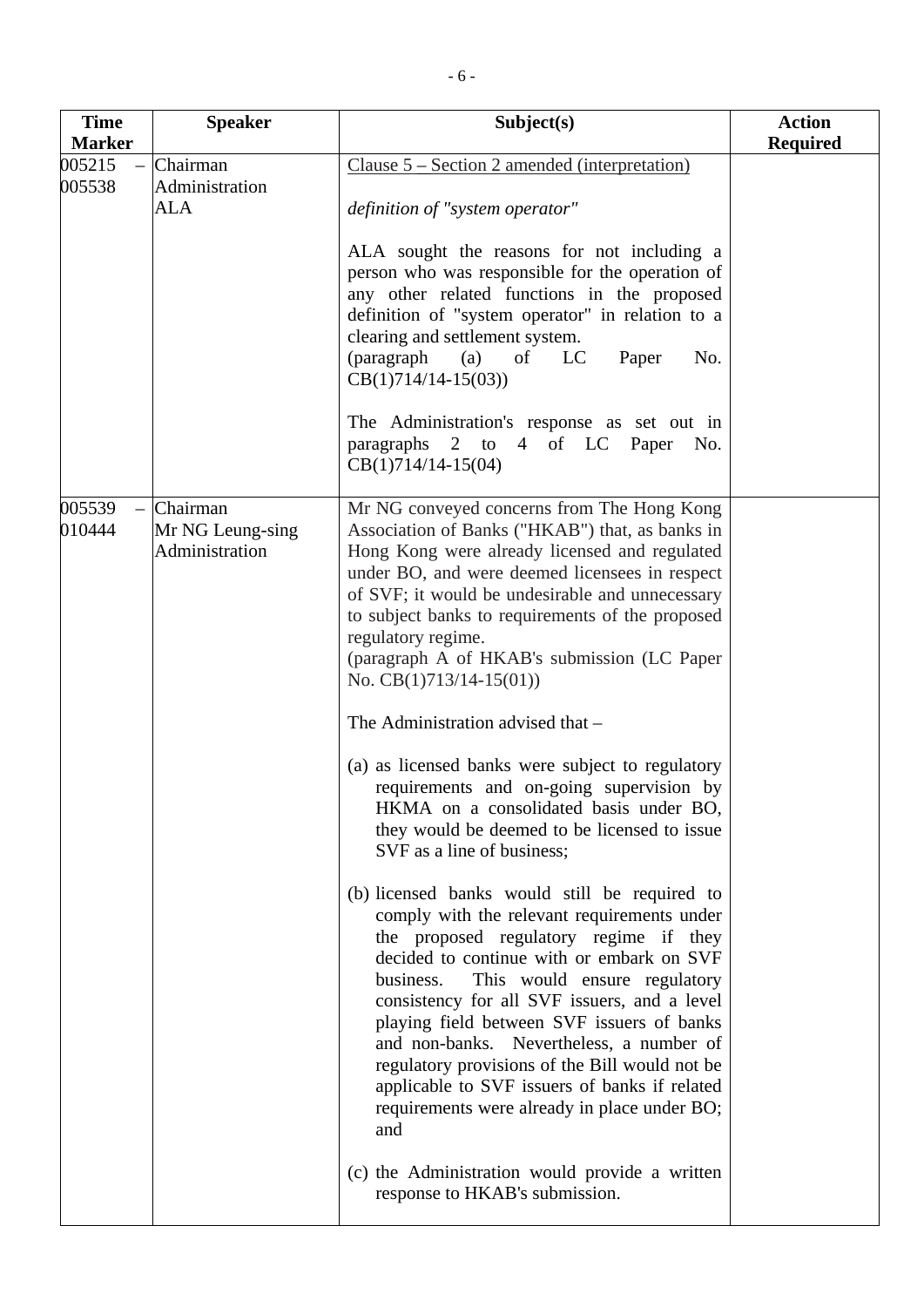| <b>Time</b><br><b>Marker</b> | <b>Speaker</b>                                         | Subject(s)                                                                                                                                                                                                                                                                                                                                                                                                                                                                                          | <b>Action</b><br><b>Required</b> |
|------------------------------|--------------------------------------------------------|-----------------------------------------------------------------------------------------------------------------------------------------------------------------------------------------------------------------------------------------------------------------------------------------------------------------------------------------------------------------------------------------------------------------------------------------------------------------------------------------------------|----------------------------------|
| 010445<br>011241             | Chairman<br>Administration<br><b>ALA</b>               | Clause $6$ – Sections 2A, 2B and 2C added<br>2A. Interpretation: stored value facility<br>$ALA's$ enquiry about $-$                                                                                                                                                                                                                                                                                                                                                                                 |                                  |
|                              |                                                        | (a) whether the purpose for making payment to a<br>third person through an SVF should be stated<br>in the new section $2A(3)$<br>(paragraph)<br>(c)<br>of LC<br>Paper<br>No.<br>$CB(1)714/14-15(03)$ ; and                                                                                                                                                                                                                                                                                          |                                  |
|                              |                                                        | (b) if an SVF issuer offered to pay SVF users<br>interest (or other form of incentives) on<br>certain sums of money paid into and remained<br>in the facility for a specified period, whether<br>such kind of offer and arrangement would<br>render the relevant SVF falling outside the<br>scope of the proposed licensing scheme for<br>SVF, and if so, whether the relevant SVF<br>would be subject to the regulation of BO.<br>(paragraph (d) of<br>LC<br>Paper<br>No.<br>$CB(1)714/14-15(03))$ |                                  |
|                              |                                                        | The Administration's responses as set out in<br>$6$ to<br>of LC Paper No.<br>paragraphs<br>8<br>$CB(1)714/14-15(04)$                                                                                                                                                                                                                                                                                                                                                                                |                                  |
| 011242<br>011413             | Chairman<br><b>ALA</b><br>Administration               | 2A. Interpretation: stored value facility<br>In respect of the proposed definition of<br>"single-purpose SVF" in the new section $2A(5)$ ,<br>ALA enquired whether an SVF used as a means<br>of making payments for both goods and services<br>provided by the issuer (instead of "goods or<br>services" in paragraph $(b)(i)$ would be regarded<br>as a multi-purpose SVF.<br>The Administration advised that as long as the<br>goods and/or services were provided by the SVF                     |                                  |
|                              |                                                        | issuer to the users (i.e. bilateral contractual<br>arrangements only) and did not involve other<br>service vendors, the SVF would be regarded as a<br>single-purpose SVF.                                                                                                                                                                                                                                                                                                                           |                                  |
| 011414<br>012338             | Chairman<br>Administration<br>Mr CHAN Chi-chuen<br>ALA | Clause 6 – Sections 2A, 2B and 2C added<br>2B. Interpretation: facilitator                                                                                                                                                                                                                                                                                                                                                                                                                          |                                  |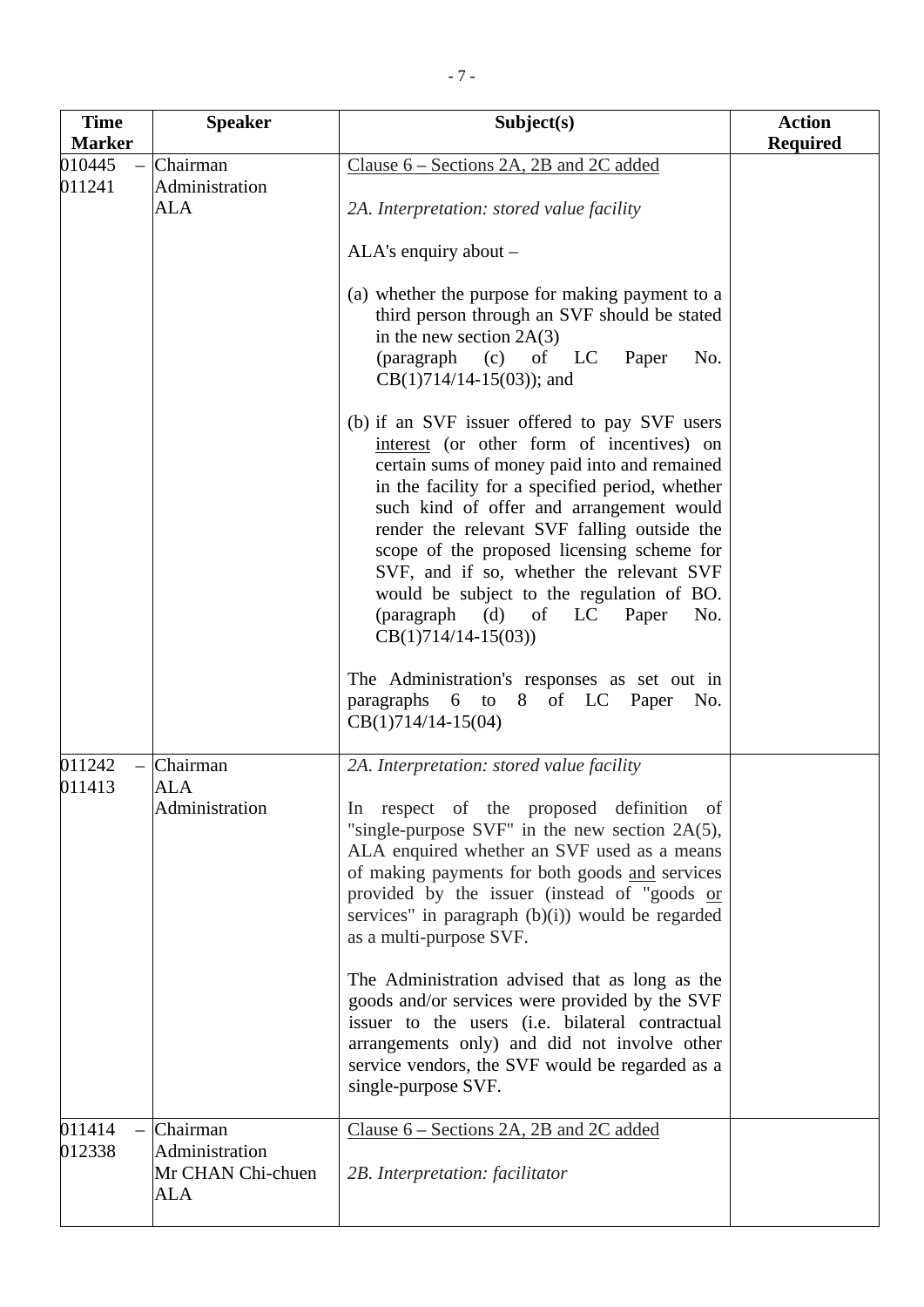| <b>Time</b><br><b>Marker</b> | <b>Speaker</b>                                                               | Subject(s)                                                                                                                                                                                                                                                                                                                                                   | <b>Action</b><br><b>Required</b> |
|------------------------------|------------------------------------------------------------------------------|--------------------------------------------------------------------------------------------------------------------------------------------------------------------------------------------------------------------------------------------------------------------------------------------------------------------------------------------------------------|----------------------------------|
|                              |                                                                              | 2C. Monetary Authority may declare medium of<br>exchange                                                                                                                                                                                                                                                                                                     |                                  |
|                              |                                                                              | The Chairman sought examples of things which<br>HKMA could declare as a medium of exchange<br>under the proposed new section 2C.                                                                                                                                                                                                                             |                                  |
|                              |                                                                              | Mr CHAN enquired whether HKMA had<br>declared other thing as a medium of exchange<br>except the legal tender, and whether it was a<br>criterion that the declared medium of exchange<br>should be exchangeable for money.                                                                                                                                    |                                  |
|                              |                                                                              | Administration explained that HKMA<br>The<br>adopted a very high threshold in the declaration<br>of medium of exchange, i.e. the thing should be<br>widely used and accepted in Hong Kong as a<br>means of payment for goods and services. Apart<br>from the existing legal tender, no other things had<br>been declared by HKMA as a medium of<br>exchange. |                                  |
| 012339<br>013616             | Chairman<br>Mr NG Leung-sing<br><b>CHAN Kam-lam</b><br>Administration<br>ALA | Section<br>3<br>heading<br>Clause $7 -$<br>amended<br>(application)<br>Clause $8$ – Part 2 heading amended (designation<br>and oversight)                                                                                                                                                                                                                    |                                  |
|                              |                                                                              | Clause $9$ – Part 2, Division 1 heading amended<br>(designation)                                                                                                                                                                                                                                                                                             |                                  |
|                              |                                                                              | Clause 10 - Section 4 amended (Monetary<br>Authority may designate clearing and settlement<br>systems)                                                                                                                                                                                                                                                       |                                  |
|                              |                                                                              | Discussion on the use of the terms "顯著干擾"<br>("significant disruption"), "顯著效率欠佳"<br>("significant inefficiency"), and "重大公眾利益"<br>("significant public interest") in the proposed new<br>sections $4(3)$ and $4(3A)$                                                                                                                                        |                                  |
|                              |                                                                              | ALA sought the reasons for $-$                                                                                                                                                                                                                                                                                                                               |                                  |
|                              |                                                                              | (a) using "顯著" and "重大" in the Chinese text<br>for "significant" in the English text of the<br>provisions; and                                                                                                                                                                                                                                               |                                  |
|                              |                                                                              | (b) replacing "重大干擾" in the Chinese text of<br>the existing section 4(3) by "顯著干擾" in the                                                                                                                                                                                                                                                                    |                                  |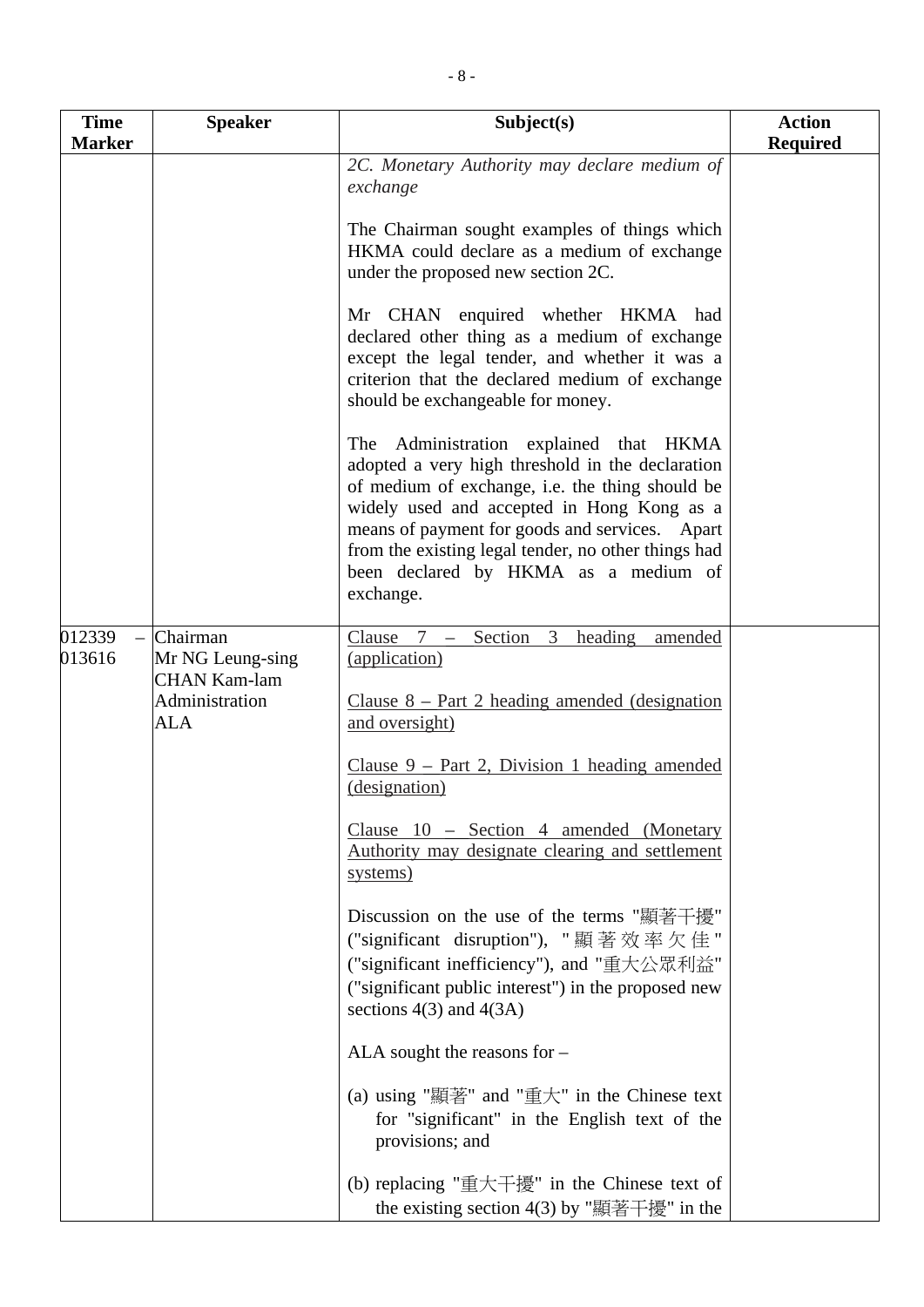| <b>Time</b>      | <b>Speaker</b>                                            | Subject(s)                                                                                                                                                                                                                                                                                                                                                                                                         | <b>Action</b>   |
|------------------|-----------------------------------------------------------|--------------------------------------------------------------------------------------------------------------------------------------------------------------------------------------------------------------------------------------------------------------------------------------------------------------------------------------------------------------------------------------------------------------------|-----------------|
| <b>Marker</b>    |                                                           |                                                                                                                                                                                                                                                                                                                                                                                                                    | <b>Required</b> |
|                  |                                                           | new section $4(3)$ , and whether it was intended<br>to reflect a change in the magnitude of<br>disruption.                                                                                                                                                                                                                                                                                                         |                 |
|                  |                                                           | The Administration advised that the use of words<br>"顯著" for "干擾" and "效率欠佳", and "重大"<br>for "公眾利益" in the Chinese text had taken into<br>account a better and more appropriate collocation<br>in Chinese and that the replacement of " $\pm \pm \mp$<br>擾 " in the Chinese text of the existing<br>section 4(3) by "顯著干擾" in the Bill was not<br>intended to reflect a change in the magnitude of<br>disruption. |                 |
|                  |                                                           | In response to Mr NG's enquiry about the<br>objective criteria for HKMA to determine<br>whether a matter was of "significant public<br>interest" (vis-à-vis "public interest")<br>for<br>consideration<br>of RPS<br>designation,<br>the<br>Administration advised that HKMA would need<br>to take into account the factors set out in the<br>proposed new section $4(4A)$ .                                        |                 |
|                  |                                                           | Mr CHAN opined that HKMA should take into<br>account the proper functioning of an RPS and<br>such importance to the monetary stability in<br>considering whether to designate the RPS.                                                                                                                                                                                                                             |                 |
|                  |                                                           | The Administration pointed out that, under the<br>proposed new section $4(1)(a)$ , HKMA would<br>consider designation of an RPS if its proper<br>functioning<br>material<br>the<br>was<br>to<br>monetary/financial stability of Hong Kong; or<br>material to the functioning of Hong Kong as an<br>international financial centre.                                                                                 |                 |
| 013617<br>014958 | Chairman<br>Mr Charles Peter MOK<br>ALA<br>Administration | Clause $11$ – Section 5 amended (revocation of<br>designation)<br>Clause $12$ – Section 6 amended (obligation to                                                                                                                                                                                                                                                                                                   |                 |
|                  |                                                           | inform Monetary Authority of name and address,<br>$etc.$ )                                                                                                                                                                                                                                                                                                                                                         |                 |
|                  |                                                           | On the requirement for a system operator to<br>inform HKMA of its name, address etc., and<br>subsequent changes in the information, Mr MOK<br>enquired $-$                                                                                                                                                                                                                                                         |                 |
|                  |                                                           | (a) whether the system operator must provide a<br>postal address in Hong Kong, and if so,                                                                                                                                                                                                                                                                                                                          |                 |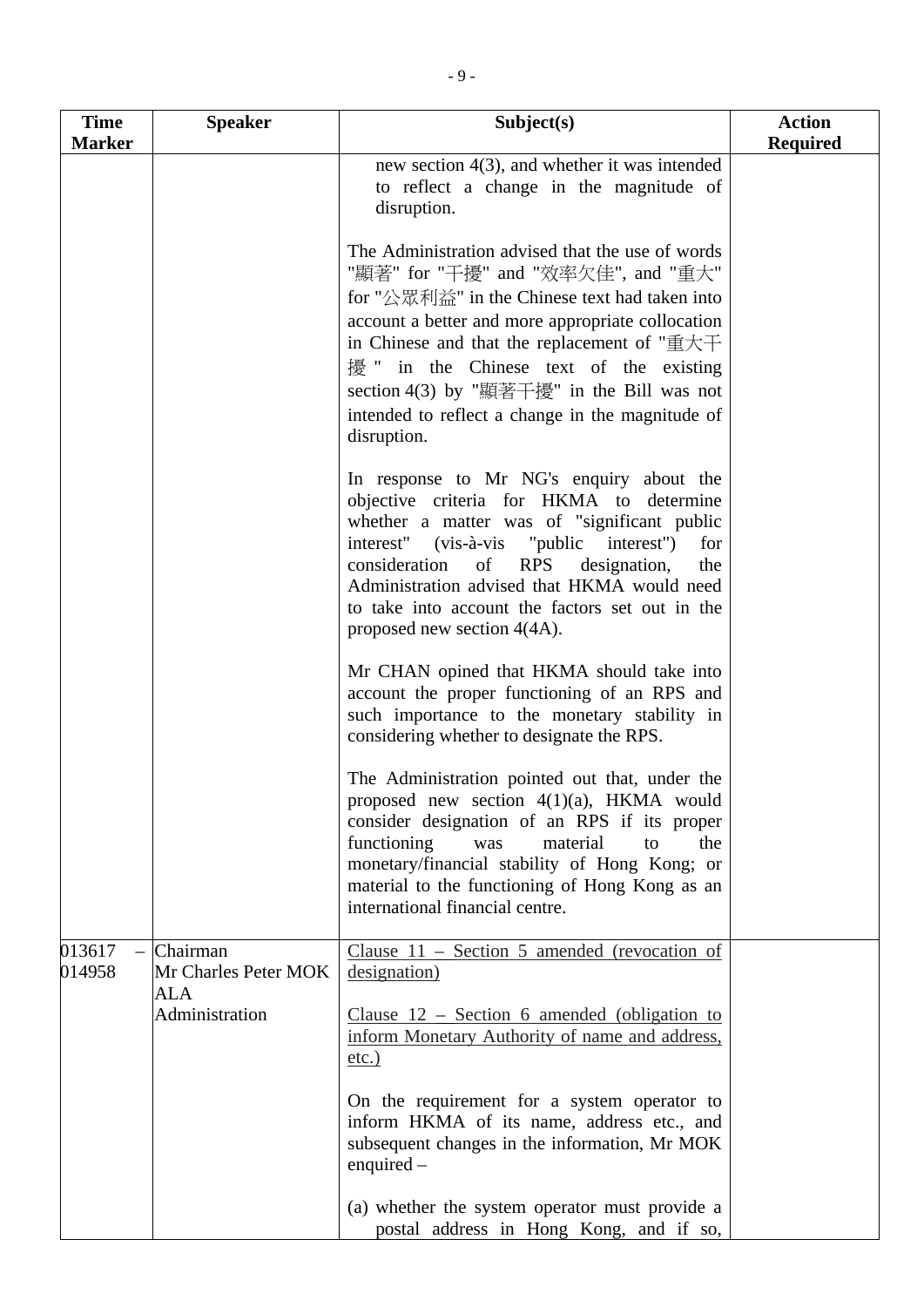| <b>Time</b>   | <b>Speaker</b> | Subject(s)                                                                                                                                                                                                                                                                                                                                                                                                | <b>Action</b>   |
|---------------|----------------|-----------------------------------------------------------------------------------------------------------------------------------------------------------------------------------------------------------------------------------------------------------------------------------------------------------------------------------------------------------------------------------------------------------|-----------------|
| <b>Marker</b> |                |                                                                                                                                                                                                                                                                                                                                                                                                           | <b>Required</b> |
|               |                | whether such requirement should be explicitly<br>stated in the provision; and                                                                                                                                                                                                                                                                                                                             |                 |
|               |                | (b) whether the proposed penalties for breaching<br>the requirement (i.e. a fine of \$400,000 and<br>imprisonment for two years on conviction on<br>indictment) were reasonable compared to<br>similar offences under other legislation in<br>Hong Kong.                                                                                                                                                  |                 |
|               |                | The Administration advised that -                                                                                                                                                                                                                                                                                                                                                                         |                 |
|               |                | (a) as RPS usually operated globally and their<br>core computer systems might not necessarily<br>be located in Hong Kong, the operators could<br>provide addresses outside Hong Kong to<br>HKMA. For SVF, the licensee must have a<br>registered office in Hong Kong under the<br>proposed licensing criteria, and hence should<br>provide the address of its Hong Kong office;                           |                 |
|               |                | (b) the requirement to inform HKMA of name<br>and address, etc. and the prescribed penalties<br>in the new section 6 were adopted from<br>existing provisions for the regulation of large<br>settlement<br>scale<br>clearing<br>and<br>system<br>operators. If necessary, HKMA could issue<br>guidelines on the detail of information to be<br>provided to facilitate compliance by RPS<br>operators; and |                 |
|               |                | (c) the penalties prescribed in the proposed new<br>section $6(3)$ and (4) were the maximum level<br>of penalties which were the same as those<br>provided in the existing section 41.<br>The<br>Court would determine the actual penalties<br>having regard to the circumstances of<br>individual cases, including the "reasonable<br>excuse" provided by the RPS operator.                              |                 |
|               |                | ALA noted that the proposed new section $6(3)$<br>and (4) provided for penalties on conviction on<br>indictment for breaching the requirement in<br>subsections $(1)$ and $(2)$ , whereas penalties were                                                                                                                                                                                                  |                 |

subsections (1) and (2), whereas penalties were provided for both conviction on indictment and summary conviction in respect of some other offences under the Bill (e.g. contravention of restriction on activities carried out through designated RPS under the proposed new section 6A, and contravention of a condition attached to a